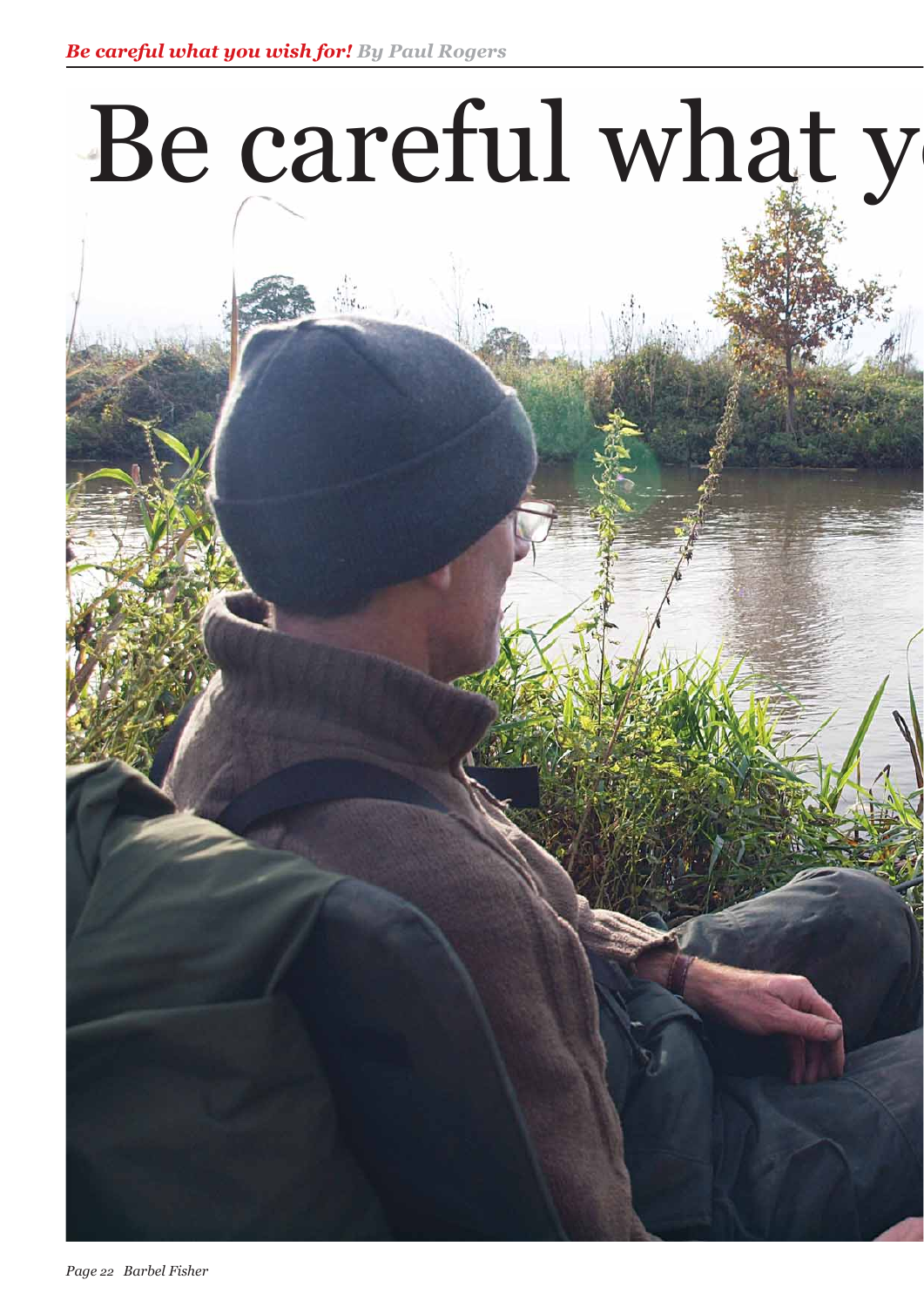# ou wish for!



patience.

My goals are for season  $2012/13$  are to catch more barbel but not bigger, I would like to just catch and enjoy the pleasure. Finding a stretch of water where there are shoals of smaller fish to fulfil a desire to end a days fishing with a smile on my face, not going home frustrated and sometimes

> *Taken from* **What is confi dence?** *by Paul Rogers in Barbel Fisher 34 (Autumn 2012).*

 $C_{\alpha}$  1.

**When I typed the close season, the those words sometime in emotion was meant and heart felt, I believed that to enjoy my limited**  fishing time catching fish **is more important than size.** 

 Well eight months later as autumn turns toward winter, I acknowledge that even though it has been achieved, all the while the addiction of the adrenaline rush of landing a big double is hard to withdraw from. Each capture has lifted my spirits, yet inside my thoughts are yearning for that next bite to be from the biggie.

 What follows are some of the highs and lows of an interesting summer/ autumn's fishing, learning about the new stretches of river I had chosen to fish. The lessons learnt, the heartbreak of loss after a couple of stupid mistakes and the joy of a new fish from new stretches. whatever the size.

# June

My first week was spent on the Upper St Patricks Stream, a beautiful piece of water meandering through the Thames valley meadows in Charvil, Berkshire. As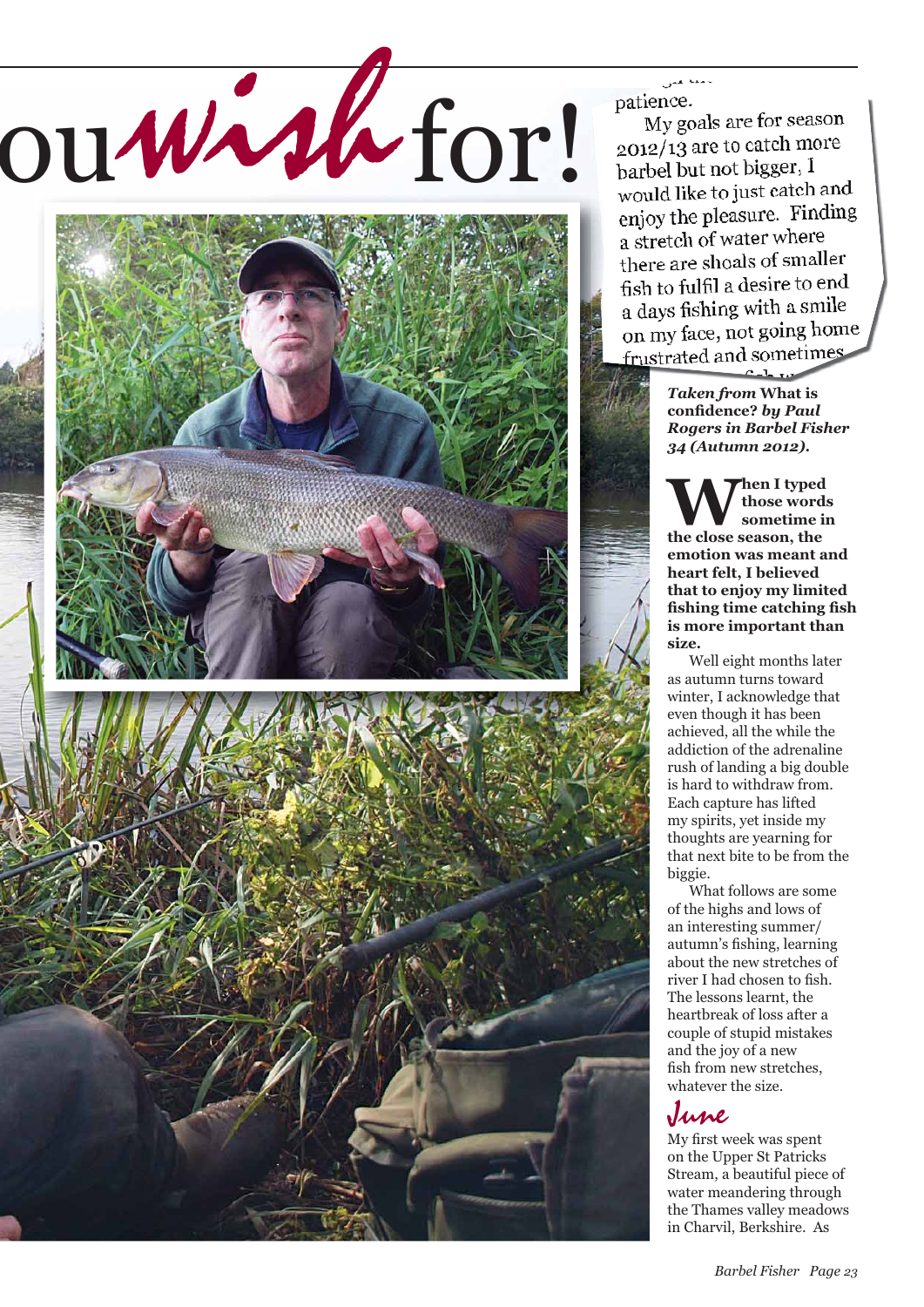with most of England it was buckling under the strain of the floods, chocolate brown and uninviting to the new member who was full of confidence and with the expectation of catching sooner rather than later. The club members I had spoken to had all said that the upper stretch was hard, populated to a lower level than downstream where the St. Pats joins the river Loddon. They all told me that few fish come out in day light, which just made me more determined to do well. But apart from a reasonable eel within an hour of the first short trip, and a couple of 4lb plus chub later in the week, the feeling of failure crept in after eighteen hours fishing. Despondent, with my tail between my legs, I retreated to a Thames weir pool for the next weeks fishing.

# Sunday 24th. 6-9PM.

I was greeted by what could only be described as a giant boiling pot of coloured, fast flowing water. After walking the short stretch of seven swims the club can fish, it became obvious that two areas could still

be fished effectively so the decision was made to try. After twenty minutes in the first choice swim, being bothered by a feeling, a sixth sense of needing to move, I collected the tackle and strolled across a side stream bridge to an area which gave some opportunity to ease the pressure of the season's first capture.

 I found it easy to roll a 1oz flat lead into a slower piece of water on the edge of a deep, near bank channel. Baiting with a small piece of luncheon meat, the tip rattled after only five minutes and my first barbel of the season was on. The fight wasn't prolonged, and in twenty seconds a fish of about twelve ounces slid into an oversize net! Buoyed by the capture a fish however. I soon had a bait back in the water. The tip was continually being moved and half an hour later, I landed a roach/ bream hybrid of about half a pound, which I believe were the culprits of the constant movement.

 Changing over to a boilie, in this case a Wraysbury baits Fifth Element 14mm, and a stringer of four baits, I hoped that the hybrids

would be less of a problem. By this time it was 8.30PM, and as I had promised Marie, my wife I would pack up at 9PM to get home at a reasonable time, the clock was ticking. Getting ready to pull the bait in, I stood next to the rod with all the other tackle dismantled, apart from a landing net of course and my mobile signalled a call from my wife. I never got a chance to answer it as the centrepin gave off its battle cry.

Lifting into the fish the realisation quickly hit home that this was a good fish, holding solid and deep the fish wouldn't come off the bottom. In front of me were two large reed/bulrush beds so I held the fish off in the current while I struggled into the waders that should have been on already. It behaved itself as I slid down into two feet of water where the swim should be, and slowly edged myself out to a position where netting would be possible. As the fish came over the rim of the net, my arm was lifted in victory, signalling the first decent fish of the season. At 11lb 13oz, it was unbeknown to me the only double figure

barbel I would land over the summer/autumn period. Unfortunately in the rush of excitement to get the photo, I didn't check the settings on the camera and the picture was taken on a bad aperture and/or shutter speed, so I am left with a picture of my first River Thames barbel which is too dark to see.

### Tuesday 26th. Same swim, 6-9PM.

Only one bite this evening at 7.20 PM. A small judder on the rod tip to a boilie fished on the crease, striking on a hunch the rod collapsed, being pulled round into a full loop by my adversary. Luckily the waders were already on and I slipped down into the water as the fish moved deep and fast downstream. This is where my luck started to change, as the fish moved downstream under the trailing branches of a big willow.

 Under normal conditions these branches would be three feet above the surface, today they were struggling to keep out of the flow. One in particular, larger than the rest dipped deeper into the mucky layer below. The fish appeared to change direction, however the only way I knew this was to watch the branch start to move across the current. The pressure was immense and even though I could still feel the line moving it became harder. I believe the line had begun cutting into the wood and became lodged, and as the pressure increased more the size 10 hook pulled and the end tackle flew past the branches and came free.

 The stretch of water fished does regularly produce large carp, many could be seen in the mouth to the side stream mentioned earlier sheltering from the flood water, some of which were in the low 30lb weight bracket. So could the lost fish have been one of these, or a big barbel? The fight lasted three minutes before

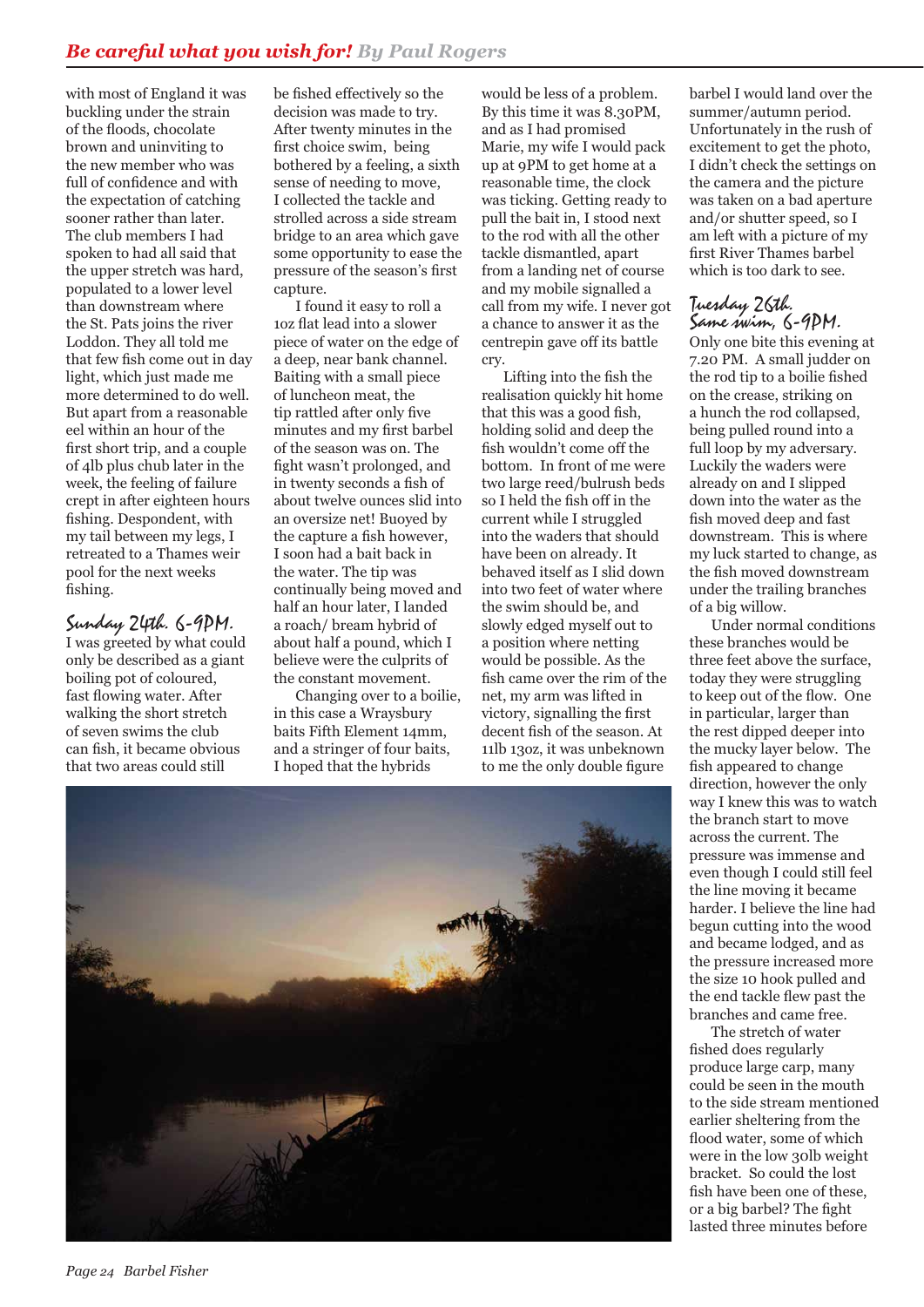the hook pulled, so I will never know.

# July

The decision was made to move onto a new stretch of the river Loddon. This particular piece of water was approximately three hundred yards long and being overgrown, there were only four recognisable swims. However, being careful to not make it look too obvious, I created five more in amongst the reeds and nettles. On my first visit (7th July), I met a club bailiff fishing who appeared to have very fixed views on the fishing. He told me that it is almost impossible to catch in day light and that the head of fish present was low. Well, being one to take a different path from others, I made it a challenge to try and catch a few. On that first trip I fished five different swims, more to find out the lay of the land than to catch.

# Tuesday 3rd

One capture from the lower St. Pats on a wet, miserable evening. This stretch of water is a more heavily fished section and I ventured here just for a look before heading to the intended upper reaches for a short trip after work, but as the weather closed in, a decision was made to fish a likely looking swim. Quickly it produced a 6lb 9oz fish within five minutes of my arrival. This fish only stands out as a first fish from the St. Pats. It was caught more by luck than judgement and I wanted to catch because of knowing why and that would wait.

## Tuesday 10th

 After another four hour trip on the 8th a decision was made to spend the same amount of time in the first clear swim of the stretch. The weather was hot and sunny, and the river had dropped nine inches from two days earlier. A few loose



baits were thrown lightly along the leading edge of the big willow, and a 1oz lead and hook bait followed into what felt like about five feet of water, against the branches. Every so often the rod tip would move slightly and quickly suggesting fish interest, but it wasn't until 8.25PM that the tip flew round.

 Prior to this season I have lost very few barbel (according to my records only two in the last five seasons), so when this fish went solid I wasn't overly concerned and believed it would come free. But after fifteen minutes of coaxing. it dawned on me that this particular battle was lost. Any loss is painful, and the first fish from a new river was even more so.

# Tuesday 31st

Do you ever get the feeling that your luck may have changed? Eight more trips have taken place since and only another lost fish to show for it. The fish had battled underneath a

hawthorn bush for three minutes and neither of us would give an inch, so when the fish came out into clear water I was gutted when the hook length parted an inch above the hook. Inspecting the mainline, it was almost destroyed to destruction. For over ten feet, it was frayed the worst I had ever seen a line. Even so, I believe there would have still been the strength to land the fish had I been given the chance, as I have full faith in the brand of line I use (Berkeley XTS 10lb, as reviewed in Barbel Fisher 34).

My confidence had taken a battering and I dearly needed to land a fish to get into the groove, so another four hour trip after work saw me settle into what I had called the 'Willow' swim at 8PM, after spending some time in the 'Stump' for a 4 3/4lb chub. The bait was swung into the deeper water along the margin, and fifty minutes later the tip moved slowly round. The strike met little resistance; however it didn't feel like a chub, so a

smile came to my face as a beautiful, small, perfectly conditioned barbel slid over the net.

# August<br>I chose to continue to fish

the same stretch of the river Loddon, feeling that I was getting to grips with it. The challenge was still in my reach. Fishing conditions changed as the rivers became gin clear and flowed at their normal summer levels, filling with masses of weed both streamer and cabbage, choking some swims to a point that finding a clear hole became difficult.

# Sunday 5th

My first trip of the month and my confidence was on the up. Dropping into one of the smaller, out of the way swims at 6.45pm on a warm, sticky evening, the bait was lowered over the reeds, by the undercut in six feet of water. Sitting back from the rods in the shade of a small tree, the waiting game began. As it approached 8.00 PM, I was getting itchy feet trying